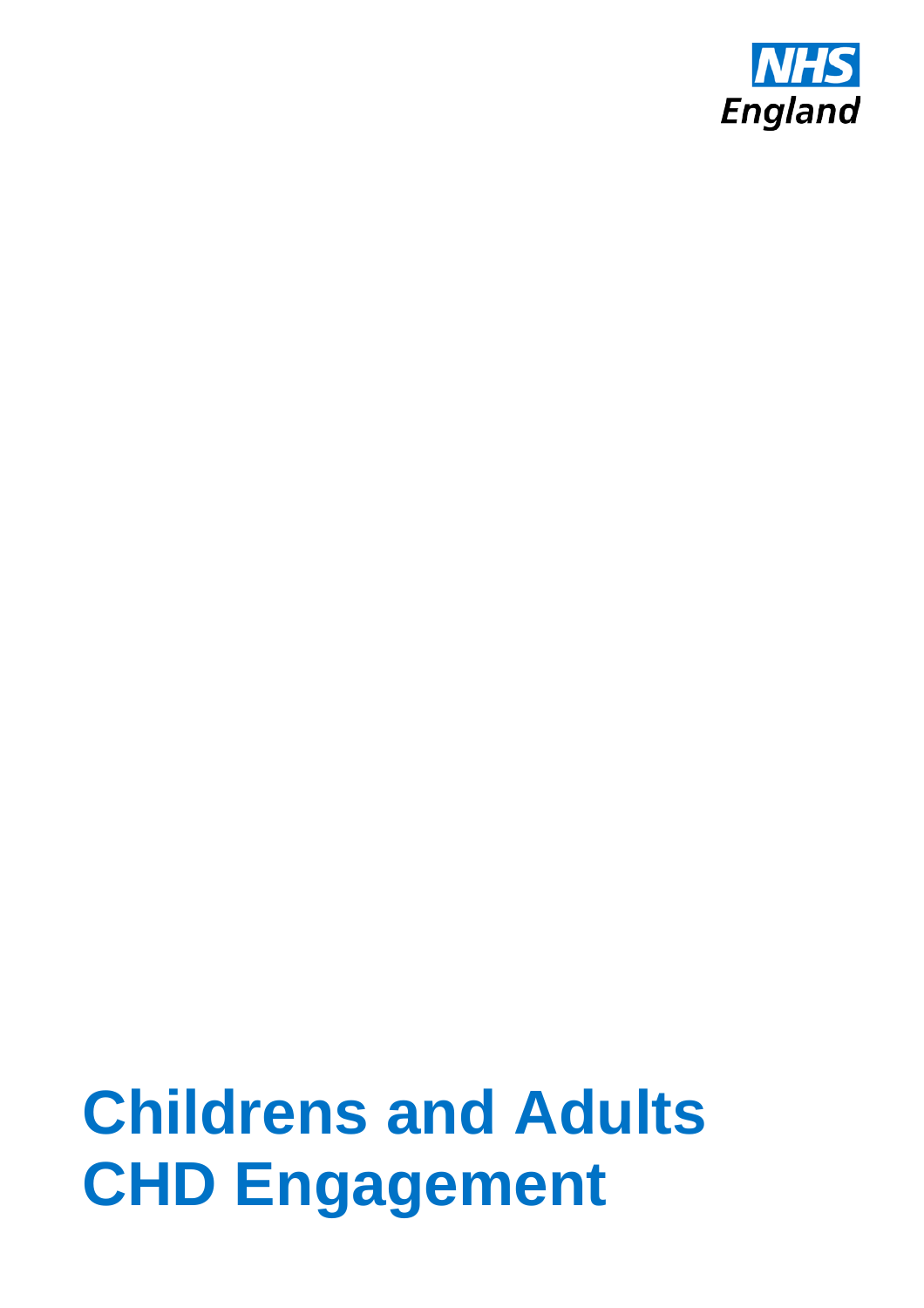# <span id="page-1-0"></span>**Contents**

| 1               |                                                                                     |
|-----------------|-------------------------------------------------------------------------------------|
|                 |                                                                                     |
| 1.1.1           |                                                                                     |
|                 |                                                                                     |
|                 | 1.1.3 Why are some hospitals being treated differently in the proposals?  4         |
| 1.1.4           | Are you saying that the services are not safe at the hospitals where you            |
|                 |                                                                                     |
| 1.1.5           | Where will my child receive care from in the future and when will it                |
|                 |                                                                                     |
|                 |                                                                                     |
| 1.2.1           | Where can I find out about public consultation events in my area?  5                |
| 1.2.2           | Why are you not doing more to meet face-to-face with the public,                    |
|                 |                                                                                     |
| 1.2.3           | Why have you only announced some events recently?  5                                |
| 1.2.4           |                                                                                     |
| 1.2.5           | Where can I see recordings of the Leicester and London public events?6              |
| 1.2.6           |                                                                                     |
|                 |                                                                                     |
| 1.3.1           | How much has this and previous reviews for CHD cost? 6                              |
| 1.3.2           |                                                                                     |
| 1.3.3           |                                                                                     |
| 1.3.4<br>1.3.5  |                                                                                     |
|                 | How long have the hospitals got to implement the standards and get it               |
| right?<br>1.3.6 | 8                                                                                   |
|                 | How will you be sure the hospitals will be ready to receive the work from           |
| 1.3.7           | Why can't you just say that patients should be referred to Manchester,              |
|                 | Leicester, Newcastle and the Royal Brompton, so that they meet the standards        |
|                 |                                                                                     |
|                 |                                                                                     |
| 1.4             |                                                                                     |
| 1.4.1           | The Royal Brompton makes an important contribution tro research which               |
|                 | in turn feeds through into better patient care. Won't that be lost if NHS England's |
|                 |                                                                                     |
| 1.5             |                                                                                     |
| 1.5.1           | The CHD proposal will mean that I will need to receive care from a                  |
|                 |                                                                                     |
| 1.5.2           | I'm worried about longer journeys - what will happen in an emergency?               |
|                 | 10                                                                                  |
| 1.6             |                                                                                     |
| 1.6.1           | How can any decision be made for the CHD service without the output of              |
|                 |                                                                                     |
| 1.6.2           | Where can I find out any information on PICU and ECMO?  12                          |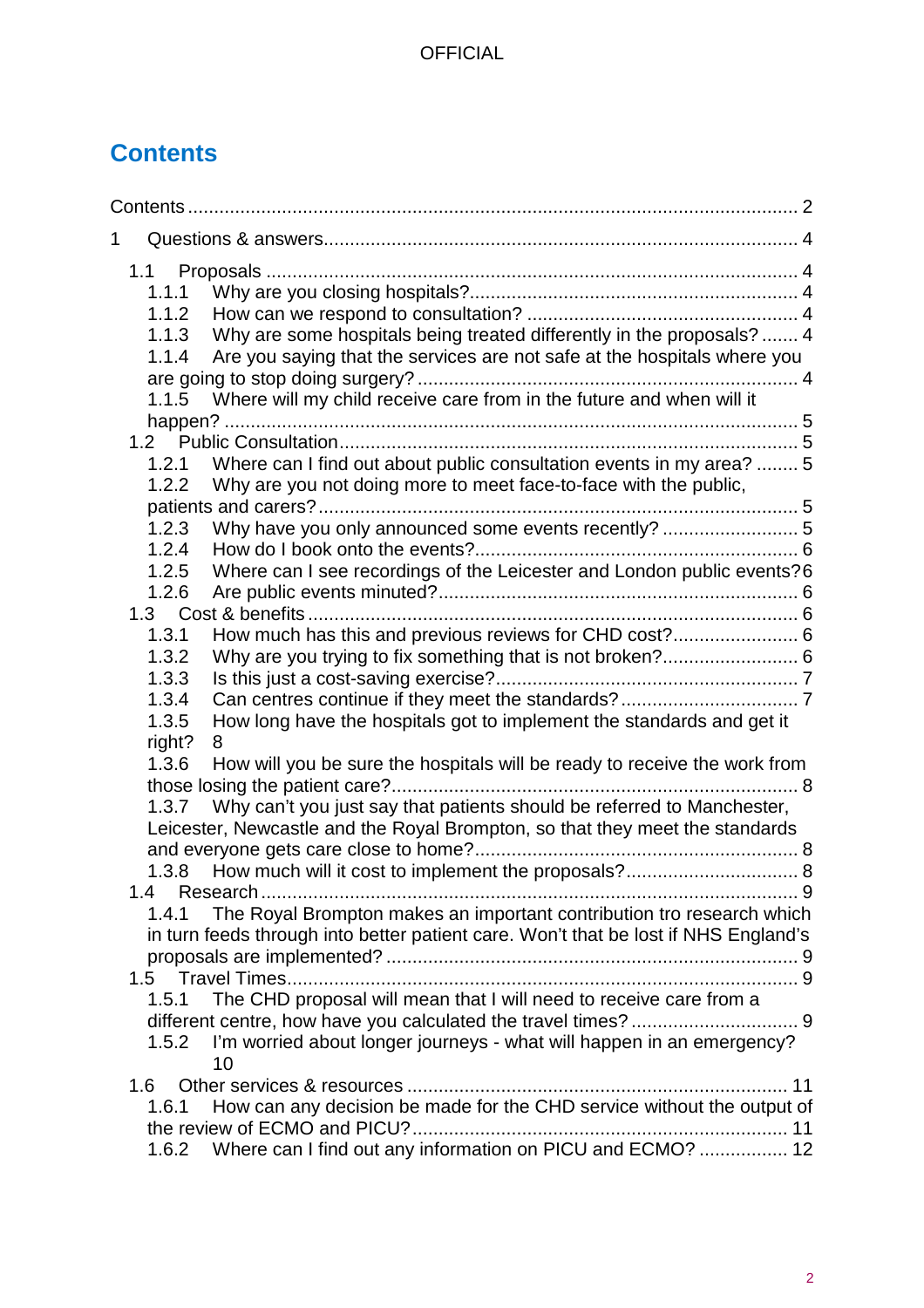| 1.6.3 University Hospitals of Leicester NHS Trust (UHL) are the only Trust<br>1.6.4 The cystic fibrosis and paediatric respiratory services will be affected<br>with the CHD service changing at the Royal Brompton, how is this being |
|----------------------------------------------------------------------------------------------------------------------------------------------------------------------------------------------------------------------------------------|
|                                                                                                                                                                                                                                        |
| 1.6.5 Won't the proposals affect staff if services move?  12                                                                                                                                                                           |
| How will NHS England support staff in the affected hospitals? 13<br>1.6.6                                                                                                                                                              |
|                                                                                                                                                                                                                                        |
| Why do services need to be co-located as my child got the best care and<br>1.7.1                                                                                                                                                       |
|                                                                                                                                                                                                                                        |
|                                                                                                                                                                                                                                        |
| 1.8.1                                                                                                                                                                                                                                  |
| 1.8.2                                                                                                                                                                                                                                  |
| 1.8.3                                                                                                                                                                                                                                  |
| I have been told the standards are changing, is this true? 14<br>1.8.4                                                                                                                                                                 |
| The outcomes for the hospitals that may stop surgery are good, why are<br>1.8.5                                                                                                                                                        |
|                                                                                                                                                                                                                                        |
| How will the outcomes be measured in the future and who will monitor<br>1.8.6                                                                                                                                                          |
| these? 15                                                                                                                                                                                                                              |
| 1.8.7 What options do the services have if they cannot meet the standards for                                                                                                                                                          |
| level 1?15                                                                                                                                                                                                                             |
| 1.8.8 What is NHS England doing to prevent congenital heart disease? 16                                                                                                                                                                |
| 1.8.9                                                                                                                                                                                                                                  |
|                                                                                                                                                                                                                                        |
| Error! Bookmark not defined.                                                                                                                                                                                                           |
| When will the decision be made on the CHD service and by whom?  16<br>1.9.1                                                                                                                                                            |
| 1.9.2                                                                                                                                                                                                                                  |
| 1.10 What impact will the election have on the consultation?17                                                                                                                                                                         |

*To update the table of contents - right click on the contents table and select 'Update field', then 'update entire table'*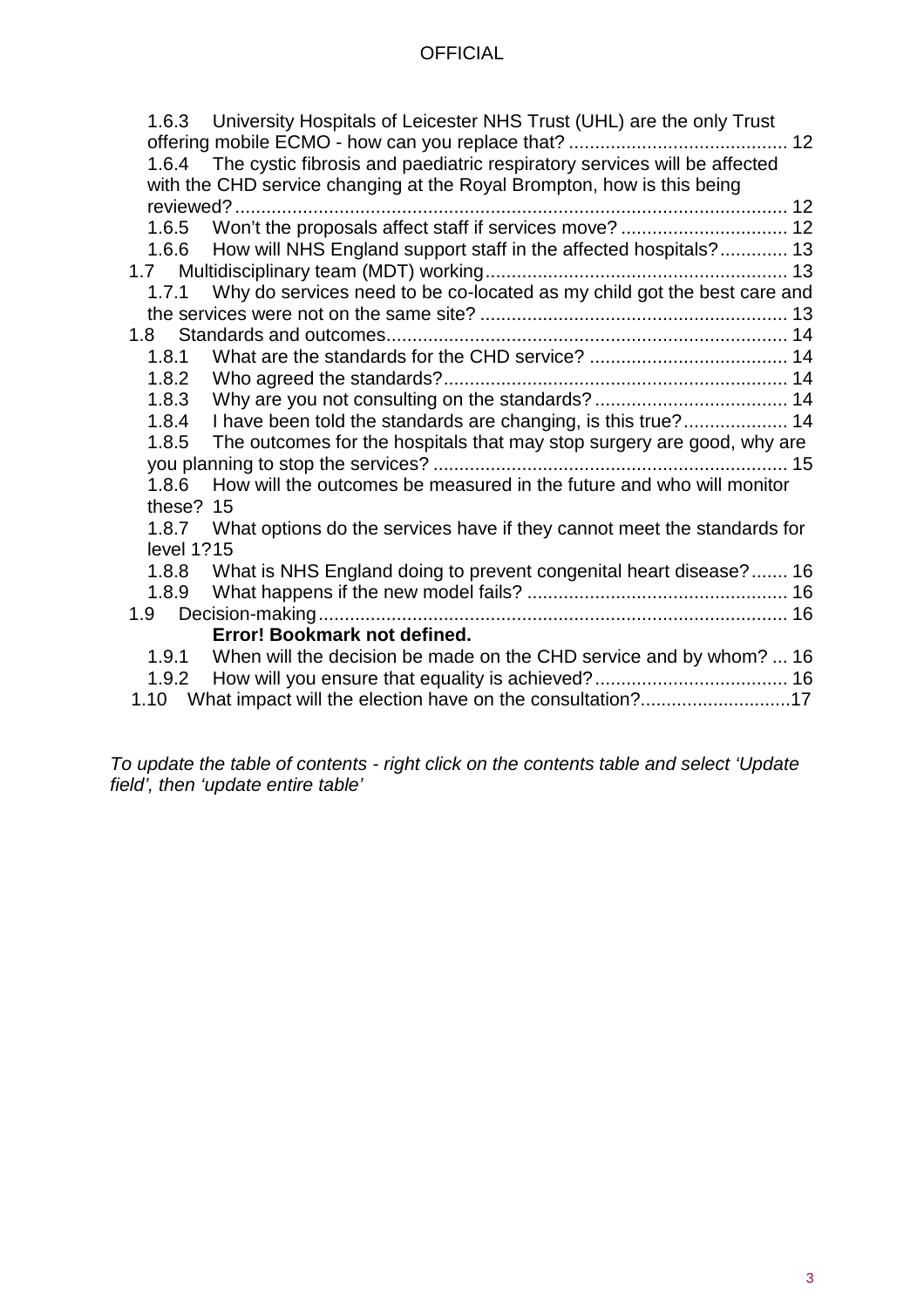## <span id="page-3-0"></span>**1 Questions & answers**

## <span id="page-3-1"></span>**1.1 Proposals**

#### **1.1.1 Why are you closing hospitals?**

<span id="page-3-2"></span>Our proposals are not to close hospitals. We are proposing that in future we would only commission CHD services that can meet the service standards that were created collaboratively and agreed by the NHS England Board in July 2015. If these proposals are implemented, some hospitals which cannot meet the standards would need to stop providing their current level of CHD services. The proposals can be found by following this link: <https://www.engage.england.nhs.uk/consultation/chd/>

#### **1.1.2 How can we respond to consultation?**

<span id="page-3-3"></span>The easiest way to respond to consultation is to follow the link: <https://www.engage.england.nhs.uk/consultation/chd/>

Alternatively, you can send your response via the post to Beverley Smyth - Specialised Commissioning, NHS England, 4N08 Quarry House, Quarry Hill, Leeds. LS2 7UE.

If you have any queries please contact us via email at: [england.congenitalheart@nhs.net](mailto:england.congenitalheart@nhs.net)

#### **1.1.3 Why are some hospitals being treated differently in the proposals?**

<span id="page-3-4"></span>All hospitals have been assessed against the standards in exactly the same way. We are proposing that in future we would only commission CHD services that can meet the service standards that were created collaboratively and agreed by the NHS England Board in July 2015.

Newcastle is an exception to this because of the importance of its work with patients with advanced heart failure and its role as one of only two transplantation centres nationally.

Newcastle is one of only two centres in the country to provide children's heart transplants (the other being Great Ormond St) for CHD patients. It also provides more heart transplants for adults with CHD than any other centre in the country. These services can only be provided from a CHD surgical centre and NHS England does not consider that it would be possible, in the short term, to commission them from an alternative provider. In light of this, NHS England has proposed that it will continue to commission CHD services from Newcastle in the short term. This does not mean that change will not happen in the longer term. Newcastle is still required to meet the standards. Newcastle has now committed to undertaking an options appraisal with regards to co-location for its paediatric cardiac services.

## <span id="page-3-5"></span>**1.1.4 Are you saying that the services are not safe at the hospitals where**

**you are going to stop doing surgery?**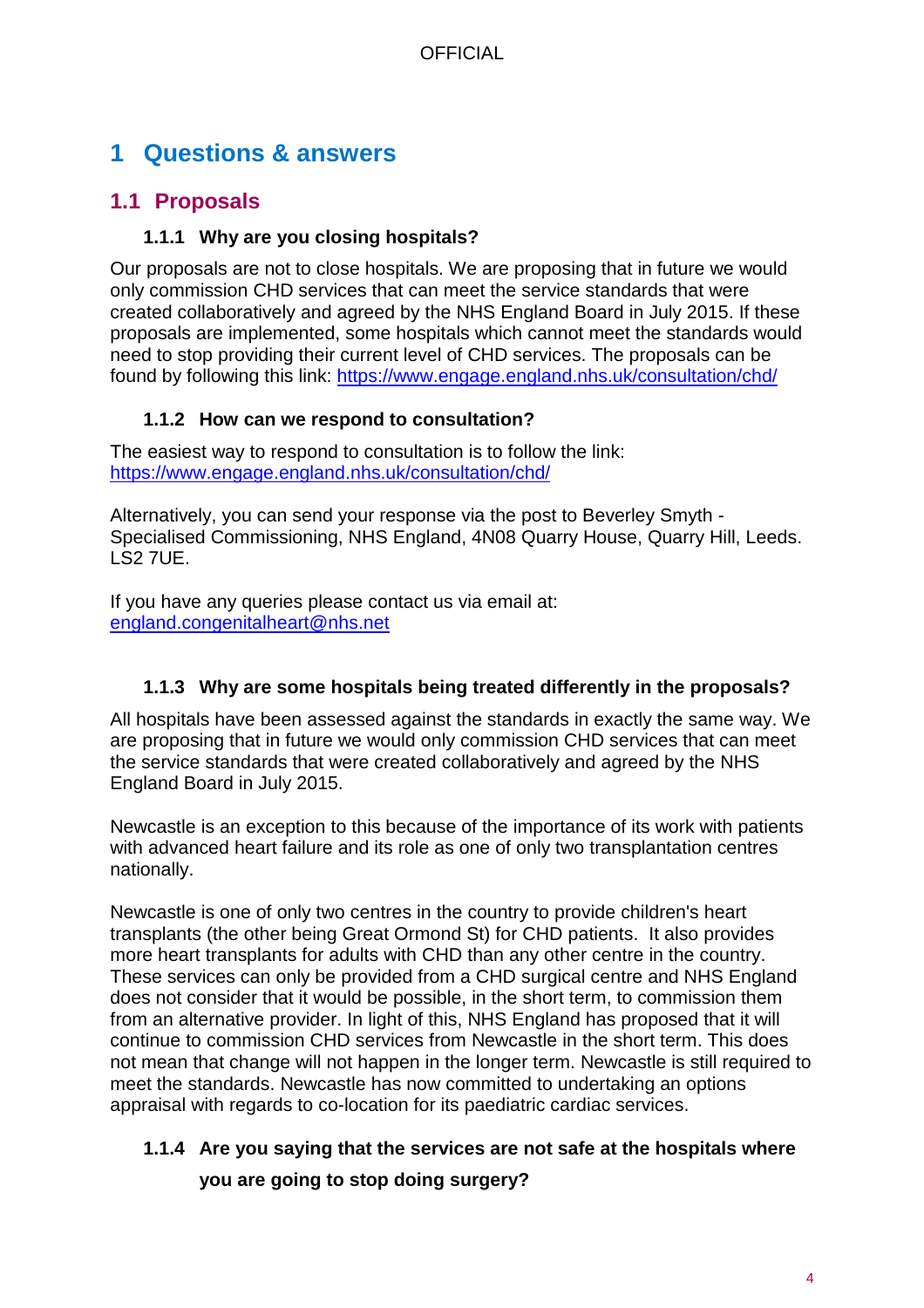No, outcomes at all hospitals currently providing CHD services are good. We do not have safety concerns about any of these hospitals. However, some of the hospitals are more fragile than others in terms of the number of surgeons they currently employ, and the volume of activity being carried out. This is not sustainable in the long-term for a small number of hospitals, so this exercise is focused more on the longer-term resilience of these hospitals, rather than any current concerns about the care being delivered.

# <span id="page-4-0"></span>**1.1.5 Where will my child receive care from in the future and when will it**

#### **happen?**

No decisions have yet been taken. The NHS England Board will decide, probably later this year, whether change needs to happen.

If changes are made to service provision, they are not expected to begin before April 2018and a transition plan would be put in place for affected patients as is the current practice for patients who move home or wish to transfer to another centre.

Patient choice will ensure patients can choose which centre they would like to attend for their care if their current centre is affected by change.

## <span id="page-4-1"></span>**1.2 Public Consultation**

#### **1.2.1 Where can I find out about public consultation events in my area?**

<span id="page-4-2"></span>A list of the events that are happening (and have already occurred) during public consultation can be found at: <https://www.engage.england.nhs.uk/consultation/chd/>

#### <span id="page-4-3"></span>**1.2.2 Why are you not doing more to meet face-to-face with the public,**

#### **patients and carers?**

By the time consultation closes, we will have attended over 30 meetings all over the country to talk to patients, families, staff, the public and local councillors about the proposals, and to listen to views and answer questions. We have also held webinars and posted webcasts to support those unable to travel or who have commitments that prevent them from attending the events.

#### **1.2.3 Why have you only announced some events recently?**

<span id="page-4-4"></span>At the beginning of consultation, we announced dates for all the events planned and agreed at that time. As the consultation has gone on, we have agreed a number of new events with local stakeholders: we have agreed to attend some additional local council overview and scrutiny committees; and in a small number of cases, we have agreed revised dates and times for meetings at the request of local stakeholders. The website is kept updated to reflect all the latest information. <https://www.engage.england.nhs.uk/consultation/chd/>

We are happy to confirm that the dates of all meetings have been announced in advance of those meetings taking place.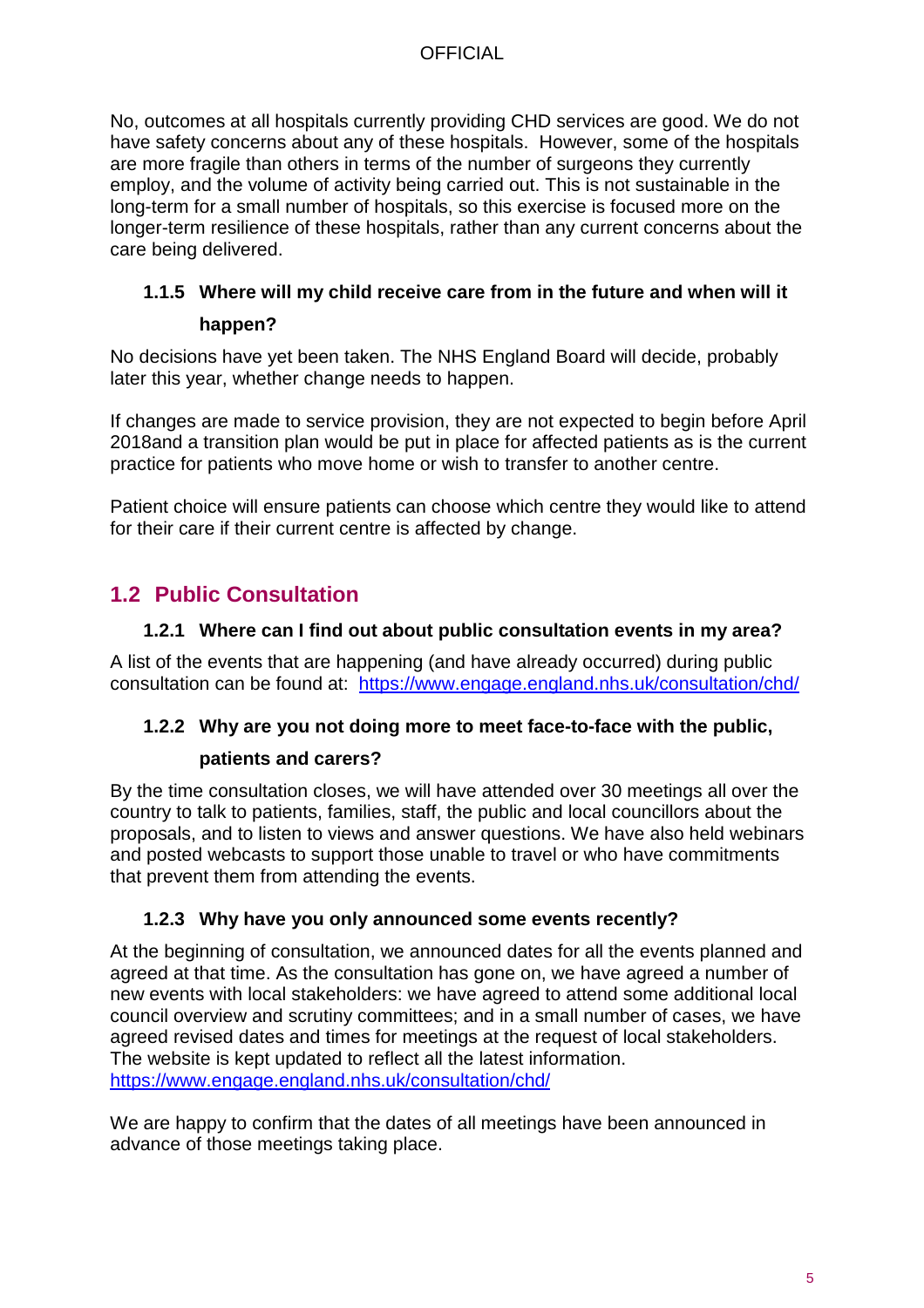#### **1.2.4 How do I book onto the events?**

<span id="page-5-0"></span>Only a few of the events have required people to book a place. These are meetings where a high level of interest has been anticipated and we need to be sure that we would not exceed the capacity of the rooms booked, for health and safety reasons, and as importantly to make sure that everyone has had a chance to participate. Meetings that require booking are clearly marked on the website, with instructions for booking provided:<https://www.engage.england.nhs.uk/consultation/chd/>

If you have any queries about attending events, please contact [england.congenitalheart@nhs.net](mailto:england.congenitalheart@nhs.net)

## <span id="page-5-1"></span>**1.2.5 Where can I see recordings of the Leicester and London public**

#### **events?**

The recordings can be found here:

- Leicester:<https://www.youtube.com/watch?v=AcidnxC6Jek>
- London:<https://www.youtube.com/watch?v=VI8FBU-b1Q0>

#### **1.2.6 Are public events minuted?**

<span id="page-5-2"></span>We take notes of the themes discussed and questions raised but not detailed minutes. The role of the meetings is to raise awareness of the consultation proposals and answer questions. They are not our main way of gathering views on the proposals – this is done via the consultation on our website: <https://www.engage.england.nhs.uk/consultation/chd/>

## <span id="page-5-3"></span>**1.3 Cost & benefits**

#### <span id="page-5-4"></span>**1.3.1 How much has this and previous reviews for CHD cost?**

NHS England spent £808,039 between August 2015 and January 2017 developing its proposals for implementing the new standards for children and adults with congenital heart disease, including preparing for and launching the consultation. This expenditure comprises £423,533 of pay and £384,506 of non-pay related costs.

At this stage, NHS England expects to spend around £85,000 on the national public consultation. There is likely to be further expenditure on venue hire and travel costs. Every effort is being made to minimise costs while delivering an effective consultation that meets best practice and legal requirements. The full costs of consultation will not be known until after the close of consultation.

#### **1.3.2 Why are you trying to fix something that is not broken?**

<span id="page-5-5"></span>Publication of NHS England's proposals in the summer of 2016 represented the latest milestone in a very long journey, stretching back 16 years to the publication of the report of a public inquiry into concerns about the care of children receiving complex cardiac surgery at Bristol Royal Infirmary. This was followed by the Safe and Sustainable review, launched by the Department of Health, in 2008. This review set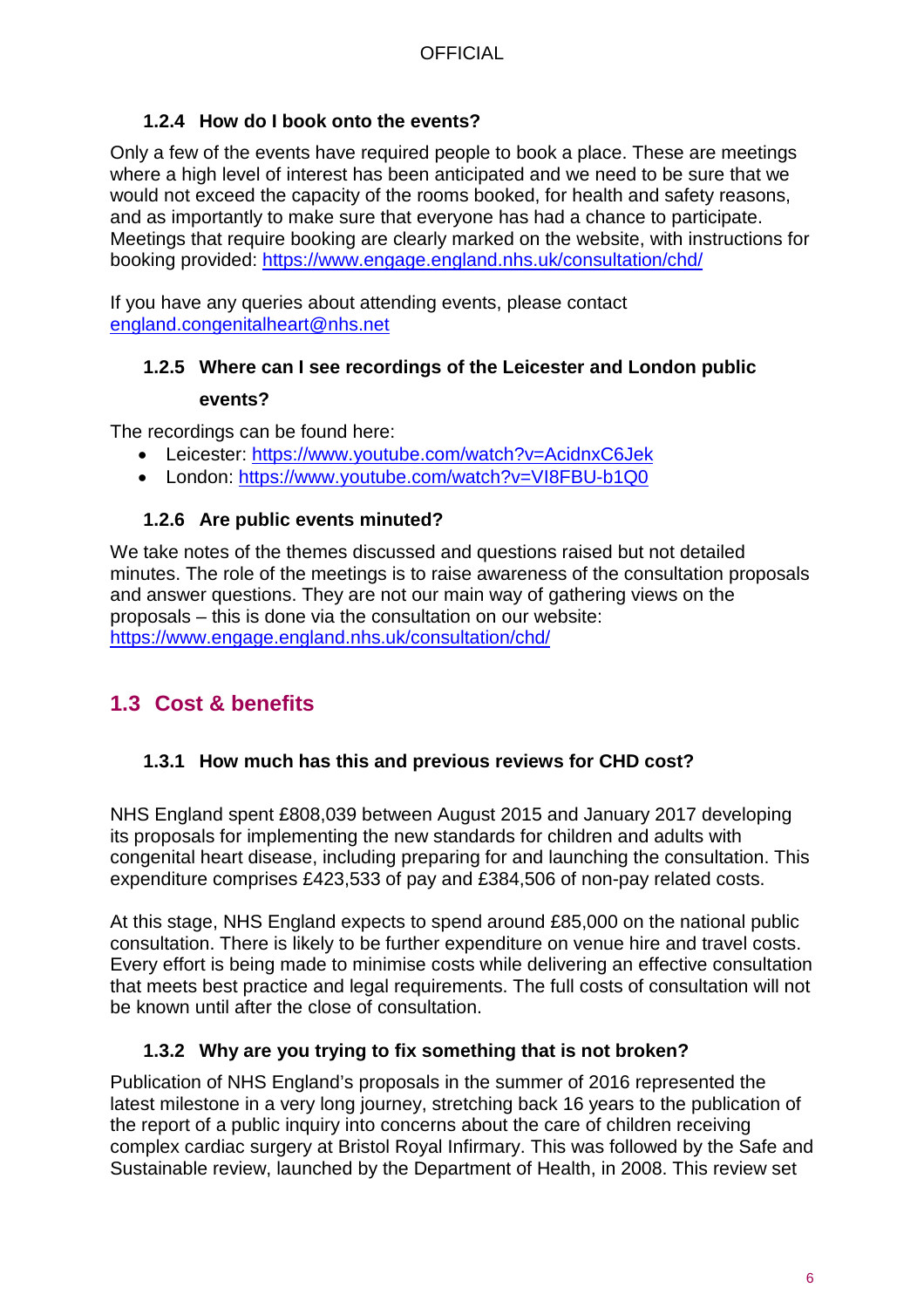out recommendations for a CHD service based on networks; with clinical standards for all hospitals designated to provide heart surgery for children, and a reduction in the number of NHS hospitals in England providing that heart surgery. Ultimately, these recommendations were not implemented, following intervention by the Secretary of State.

Stakeholders have told us that the failure to implement the recommendations of previous reviews has created uncertainty for patients and staff, and concerns raised during these, and other enquiries, have remained.

Outcomes for CHD surgery and interventional procedures across England are good, and compare well with other countries. We know, from talking to patients and their families and carers in particular, that the quality of CHD care delivered in hospitals is also good, but could be better.

When NHS England took on responsibility for the commissioning of CHD services in 2013, we were aware of the impact that previous reviews had had, and were told by patients, families, doctors and nurses alike, that the best way to deal with these issues was through the development of service standards, setting out how a good CHD service should be set up, organised and run.

NHS England has been working with expert clinicians; patients; and Trust executives since 2013 to devise and agree a new set of standards for the treatment of congenital heart disease (CHD). The aim of these standards is to secure the best outcomes for all patients, including:

- improved opportunities for survivors to lead better lives;
- tackling variation in services, particularly to ensure resilient 24-hour, seven days a week care; and
- improved patient experience.

NHS England acknowledges that, while it may be possible to achieve good outcomes without meeting all of these standards, centres that meet the standards are the ones where commissioners, acting on behalf of patients, have the greatest assurance that good outcomes will be consistently achieved; offering high quality care for all patients wherever they may present.

#### **1.3.3 Is this just a cost-saving exercise?**

<span id="page-6-0"></span>No. These plans are not about making cuts – they are about making services better and more consistent for patients both now and into the future. We expect spending on CHD services to continue to rise, as more and more people are – thankfully – living longer with CHD.

#### **1.3.4 Can centres continue if they meet the standards?**

<span id="page-6-1"></span>Yes, if hospitals can show they can consistently meet the standards in the future to provide sustainable services.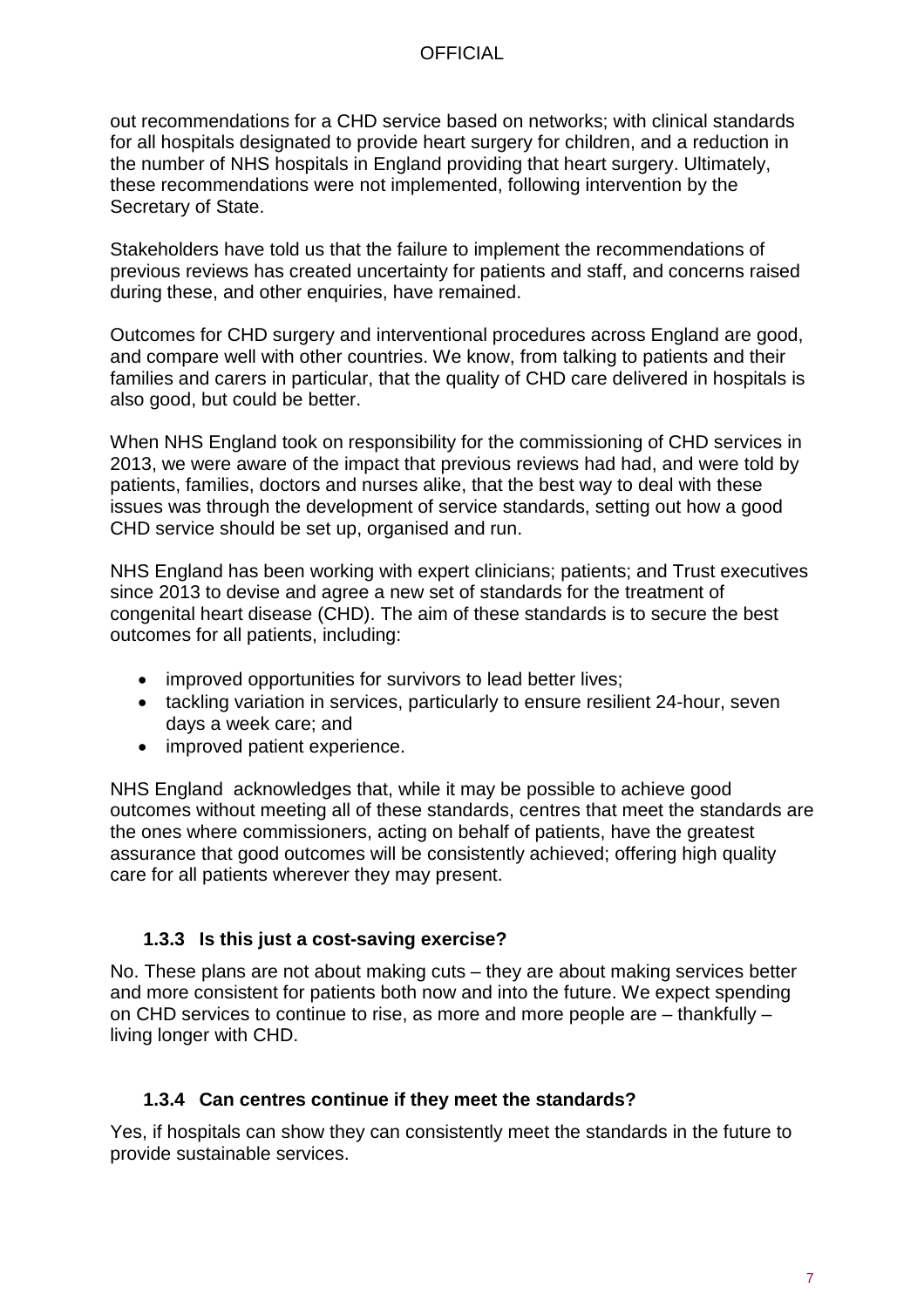NHS England continues to work with all the hospitals to support delivery of the standards. Robust and sustainable plans will need to be provided for all CHD services.

## <span id="page-7-0"></span>**1.3.5 How long have the hospitals got to implement the standards and get it right?**

The timelines for implementation of each of the standards were explicit in the consultation on the standards, as agreed by the NHS England Board in July 2015. The standards cover a wider range of subjects than previous standards, reflecting the views of patients and their families/carers about what matters to them. These standards began in April 2016.

We assessed hospitals against certain key standards in 2016. At the time of the assessment, none of the providers of level 1 and level 2 services met all the standards assessed. However, NHS England is satisfied that each Trust where service change has not been proposed has a robust plan in place to meet the standards within required timescales.

## <span id="page-7-1"></span>**1.3.6 How will you be sure the hospitals will be ready to receive the work from those losing the patient care?**

The hospitals that would be taking on additional patients, if our proposals are implemented, have confirmed that they would be able to manage the increase in activity. In those circumstances, we would work with hospitals affected to develop detailed plans for any changes that are made and to manage the transition.

# <span id="page-7-2"></span>**1.3.7 Why can't you just say that patients should be referred to Manchester, Leicester, Newcastle and the Royal Brompton, so that**

## **they meet the standards and everyone gets care close to home?**

The number of patients is not the only issue behind our proposals. And even where this is important, we recognise that there is a mix of reasons why people attend different centres, including reputation, geography, patient choice and the recommendation of the referring clinician. Any changes to patient flows would need to be agreed between the hospitals concerned, the referring doctors, and representatives of the patients affected. As commissioners, we do not propose to mandate changes to patient flows: referral pathways are most appropriately decided between doctors and their patients.

## <span id="page-7-3"></span>**1.3.8 How much will it cost to implement the proposals?**

Implementing most of the standards will cost little, or nothing.

There would be some additional cost to those hospitals taking on an increase in activity, should our proposals be implemented. If hospitals need to provide care to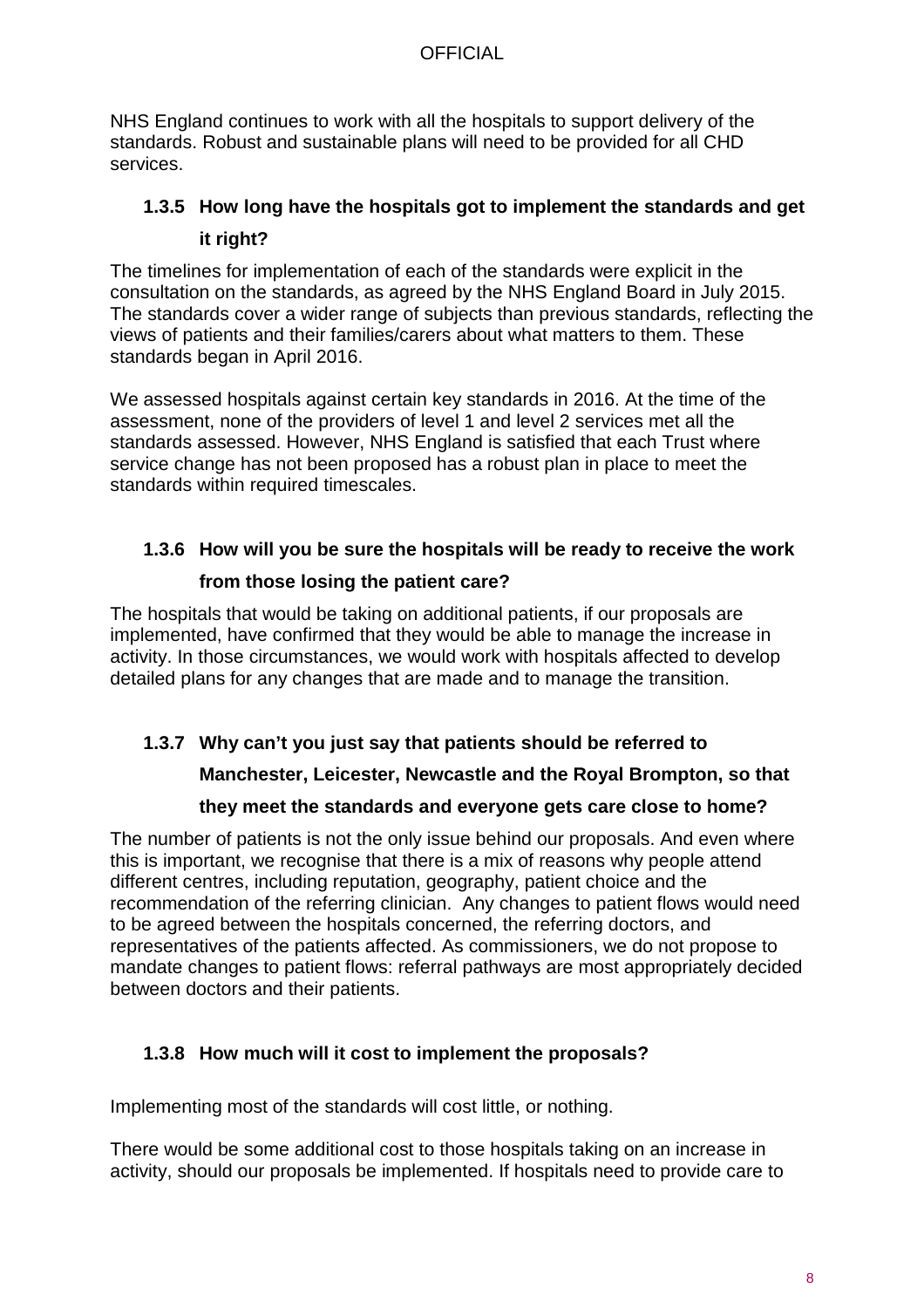more patients, this will be paid for by the tariff system under which hospitals are paid for the care they provide.

NHS England asked providers whether there would be any capital implications if they were required to take additional patients if our proposals are implemented. Two providers indicated that they would need to source capital funds to accommodate additional activity: University Hospitals Birmingham (£4M) and Great Ormond Street (£6M). In both of these cases, it is expected that the provider would be able to source the capital funding from existing allocations and/or charitable funds. No other provider indicated any requirement for capital funding

The financial impact of our proposals is set out in detail in the impact assessments for individual hospitals which can be found at <https://www.engage.england.nhs.uk/consultation/chd/>

## <span id="page-8-0"></span>**1.4 Research**

#### <span id="page-8-1"></span>**1.4.1 The Royal Brompton makes an important contribution to research**

#### **which in turn feeds through into better patient care. Won't that be**

#### **lost if NHS England's proposals are implemented?**

The proposed changes would, if implemented, result in some disruption to the current arrangements, but we do not consider that the contribution of the Royal Brompton's specialists will be completely lost. It is very much part of our aim to try to retain specialists within CHD services, and we would expect that researchers currently based at the Royal Brompton would continue their research, albeit at a new institution. Other centres already have an important focus on research, and active involvement in research is required by the standards.

We have asked the Royal Brompton to explore the potential for offering an adult only level 1 CHD service in partnership with another centre. Were this to be taken forward, it would mean that the Royal Brompton's research in adult patients with CHD would be able to continue alongside the care they offered.

Finally we should note that NHS England's focus has been on improving direct patient care. That is not to say that research is unimportant and the NHS England Board will take into account the potential impact on research in reaching its commissioning decisions. This is something that NHS England is keen to hear more about in response to the consultation.

## <span id="page-8-2"></span>**1.5 Travel Times**

## <span id="page-8-3"></span>**1.5.1 The CHD proposal will mean that I will need to receive care from a different centre, how have you calculated the travel times?**

We have calculated travel times for patients potentially affected by the proposals. We can't give open access to the model itself as the model includes Hospital Episodes Statistics (HES) data which is patient specific, and we cannot share this for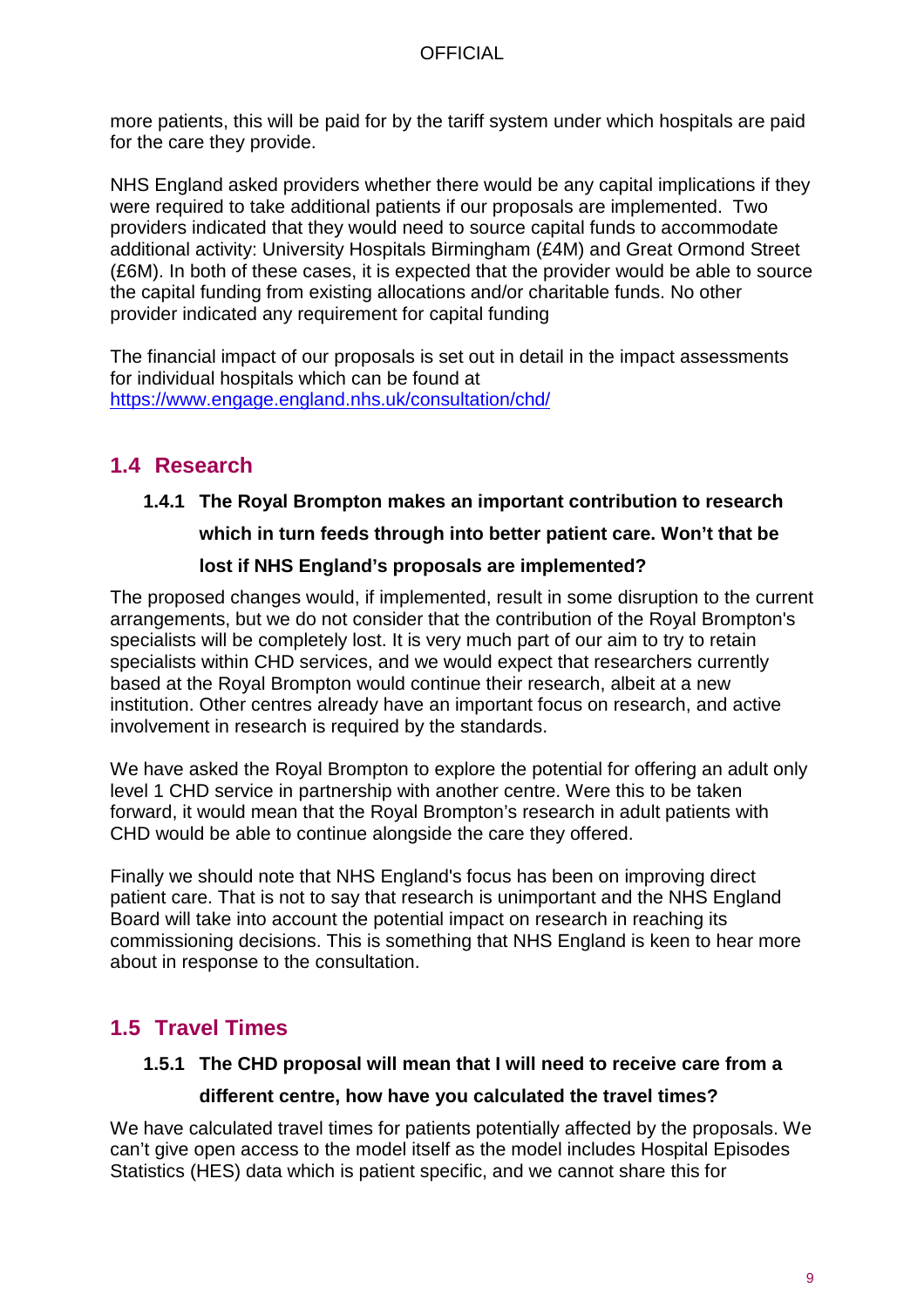information governance and confidentiality reasons. But here is the explanation of our method.

We calculated the travel times by looking at all the patients admitted for surgery relating to CHD in England between 2006/07 and 2014/15. We looked at where those patients lived and calculated their journey time to their current level 1 centre. We then calculated their journey time to their nearest centre if our proposals were to be implemented. From these figures we calculated average (median) journey times and the maximum travel time experienced by 90% of patients. We then compared journey times for the current arrangement of services and if our proposals are implemented (i.e. without level 1 services in Manchester, Leicester and at the Royal Brompton in London). Our calculations are based on transport by car, not by public transport.

- Patient locations were based on the MSOA of residence rather than their actual address. Super Output Areas are a geography used by government for statistical comparison. Middle Layer Super Output Areas (MSOAs) have an average population size of 7,500. We used MSOAs rather than actual addresses because of information governance restrictions on the use of patient identifiable data.
- Information on admissions was taken from the HES dataset (Hospital Episode Statistics: the NHS standard data source for information about hospital activity). We used HES because this gave us both the means to identify hospital activity as related to CHD (using procedure and diagnosis codes) and the means to derive the MSOA in which the patients were resident.
- The journey times used in the calculations were from Google Maps (using the Google Maps API - Application Programming Interface).

In considering these journey time calculations it is worth remembering that not all patients currently receive their care from their closest centre. So when looking at how journey times would change if our proposals are implemented, those patients currently using a centre that is not their closest would, in our calculations, see a reduced travel time if that centre ceased providing L1 care, because we assume they would in future go to their nearest centre. And those patients living near a centre that could cease providing L1 care, but who currently travel elsewhere for their care, would be modelled as having no change in their journey time, because we assume that they would not change centre.

## <span id="page-9-0"></span>**1.5.2 I'm worried about longer journeys - what will happen in an**

#### **emergency?**

Our clinical advisors (doctors from all of the centres providing CHD care) tell us that true emergencies in CHD are – thankfully – very rare. Thanks to advances in antenatal diagnosis, most congenital heart defects are detected in the womb, which enables the mother to give birth either at, or close to, an appropriate hospital providing CHD surgery for children. Even in those cases where CHD is only spotted during, or after delivery, surgery will often be planned over a period of days. If infants need to be moved from one hospital to another for emergency care, then ambulance services, local hospitals and specialist retrieval transport teams are able to ensure that patients are stabilised before and during transfer, so the risks of long journeys are negligible.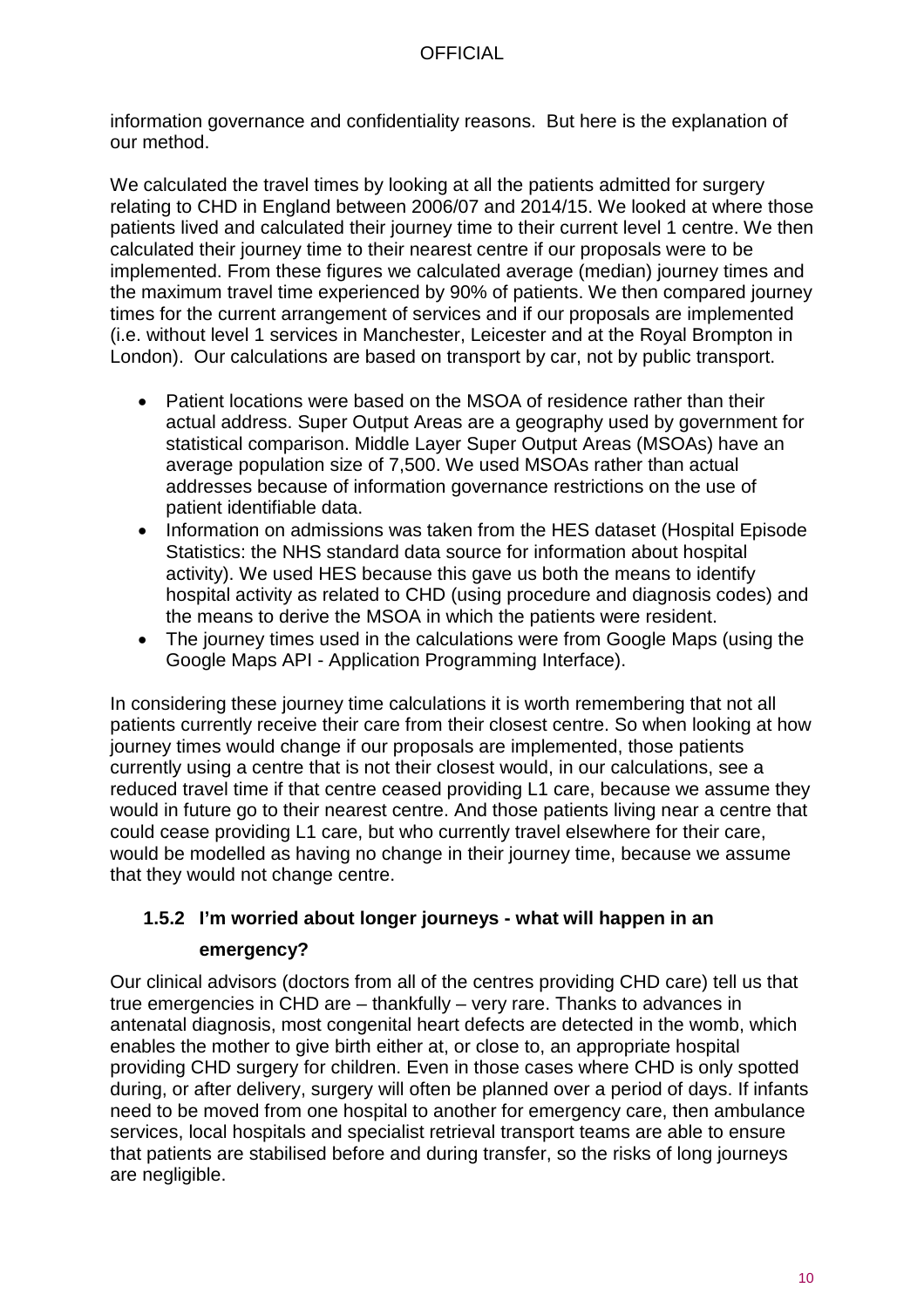Access and proximity to care is an understandable concern. We have heard that the distance travelled for surgery is less important than travelling for ongoing care. We are working to strengthen local care so that as much care as possible can be delivered closer to home. We will also consider whether some hospitals should continue to provide specialist medical care for CHD patients even if surgery and interventional cardiology move elsewhere.

We acknowledge that travel will be difficult for some people, especially those who live in more remote areas, with limited public transport options. We have had to balance this with the need to ensure that all patients with CHD have access to high quality care, which meets the required standards. We want to ensure that access to these important services is fair and equitable, and that no patient receives sub-standard care, simply because of where they live.

We anticipate that longer journeys to a surgical centre will only be required for an outpatient appointment, before and after surgery, and for the surgery itself. This means that most of the care received by people with CHD can be at a Level 2 hospital. This is why we are working to strengthen local care as much as possible, to ensure that patients, and their families/carers are only required to travel further afield when absolutely necessary.

The standards address a number of areas that patients and families told us could be improved to make life more manageable when a patient is in hospital. This includes things like access to free wifi, overnight accommodation and facilities for meal preparation.

## <span id="page-10-1"></span><span id="page-10-0"></span>**1.6 Other services & resources**

## **1.6.1 How can any decision be made for the CHD service without the output of the review of ECMO and PICU?**

We have taken great care to ensure that our consultation document and associated materials provide a comprehensive explanation of what is proposed, the reasons for the proposals and the likely impact of those proposals. This includes an explanation of the impact on PICU and ECMO services at the centres where change is proposed, including gaining an assurance that the capacity required for those affected is provided at the centres where they would be likely to go in future.

The CHD review has assessed the potential impact of the proposed changes on PIC and ECMO services and gained an assurance that the PIC and ECMO capacity required for CHD patients can be re-provided at the centres where those patients would be likely to go if the proposals are implemented. NHS England has accelerated the review of paediatric critical care and specialised surgery in children in order to support alignment between the two. The paediatric critical care review will need to deal with any wider implications for changes in PIC and ECMO consequent upon the proposed CHD changes as it considers the required capacity and distribution of PICU and ECMO across the country as a whole.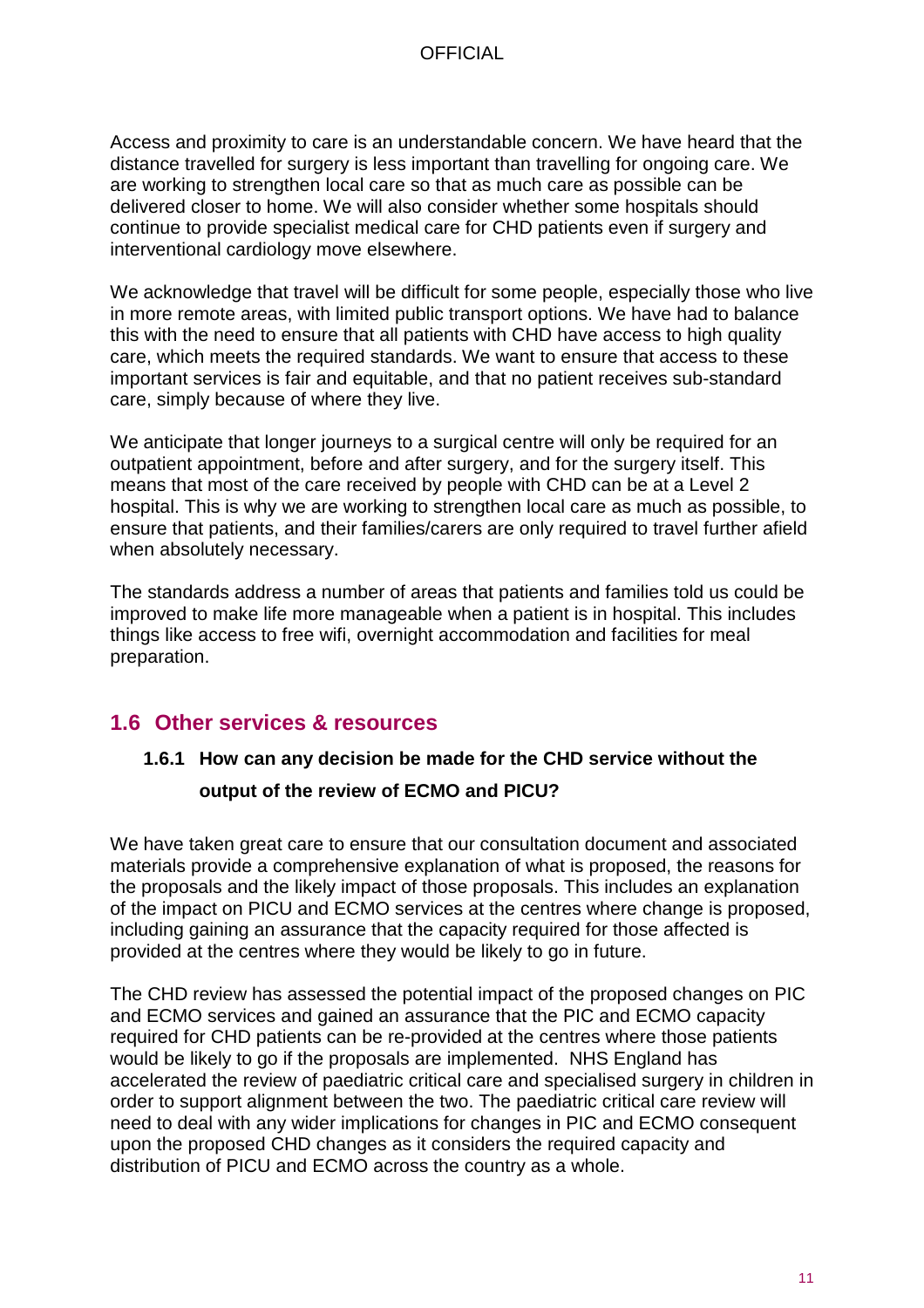We expect early findings from the critical care review, including an examination of capacity and demand for paediatric intensive care across the country, to be available during the coming weeks, which means that it can be taken into account by the NHS England Board when it makes its decisions about the future of congenital heart disease services.

#### **1.6.2 Where can I find out any information on PICU and ECMO?**

<span id="page-11-0"></span>More information about the Paediatric Critical Care and Specialised Surgery for Children review can be found here:

<https://www.england.nhs.uk/2016/10/child-specialised-services/>

#### <span id="page-11-1"></span>**1.6.3 University Hospitals of Leicester NHS Trust (UHL) are the only Trust**

#### **offering mobile ECMO - how can you replace that?**

While UHL is the only Trust at present commissioned to provide a mobile ECMO service in England, they have successfully demonstrated that it is possible to offer a safe and high quality service across a wide geographical area. We are confident that we would be able to procure one or more providers to deliver the service currently commissioned from UHL if that service ceases.

## <span id="page-11-2"></span>**1.6.4 The cystic fibrosis and paediatric respiratory services will be affected with the CHD service changing at the Royal Brompton, how is this being reviewed?**

We have worked with the Royal Brompton, and all other affected providers, to assess the likely impact on CHD and other services should our proposals for change be implemented. The impact assessments, which have been published, cover both the providers which would no longer be commissioned to provide surgical services, and those which would be commissioned to provide additional surgical services.

The Royal Brompton told us that because of the impact on its PICU there would also be an effect on its paediatric respiratory services if the proposals are implemented. NHS England's national panel acknowledged that this was likely to be the case but has asked for expert advice on assessing the impact. NHS England is in the process of obtaining that advice. Whatever the outcome of this, the assessment of the impact on the Royal Brompton's paediatric respiratory services will be taken into account by the Board of NHS England when it makes its decisions.

#### **1.6.5 Won't the proposals affect staff if services move?**

<span id="page-11-3"></span>NHS England expects that if our proposals for change are implemented, redundancies would be minimal. Experience at other centres where level 1 CHD services have previously ceased was that there were virtually no redundancies.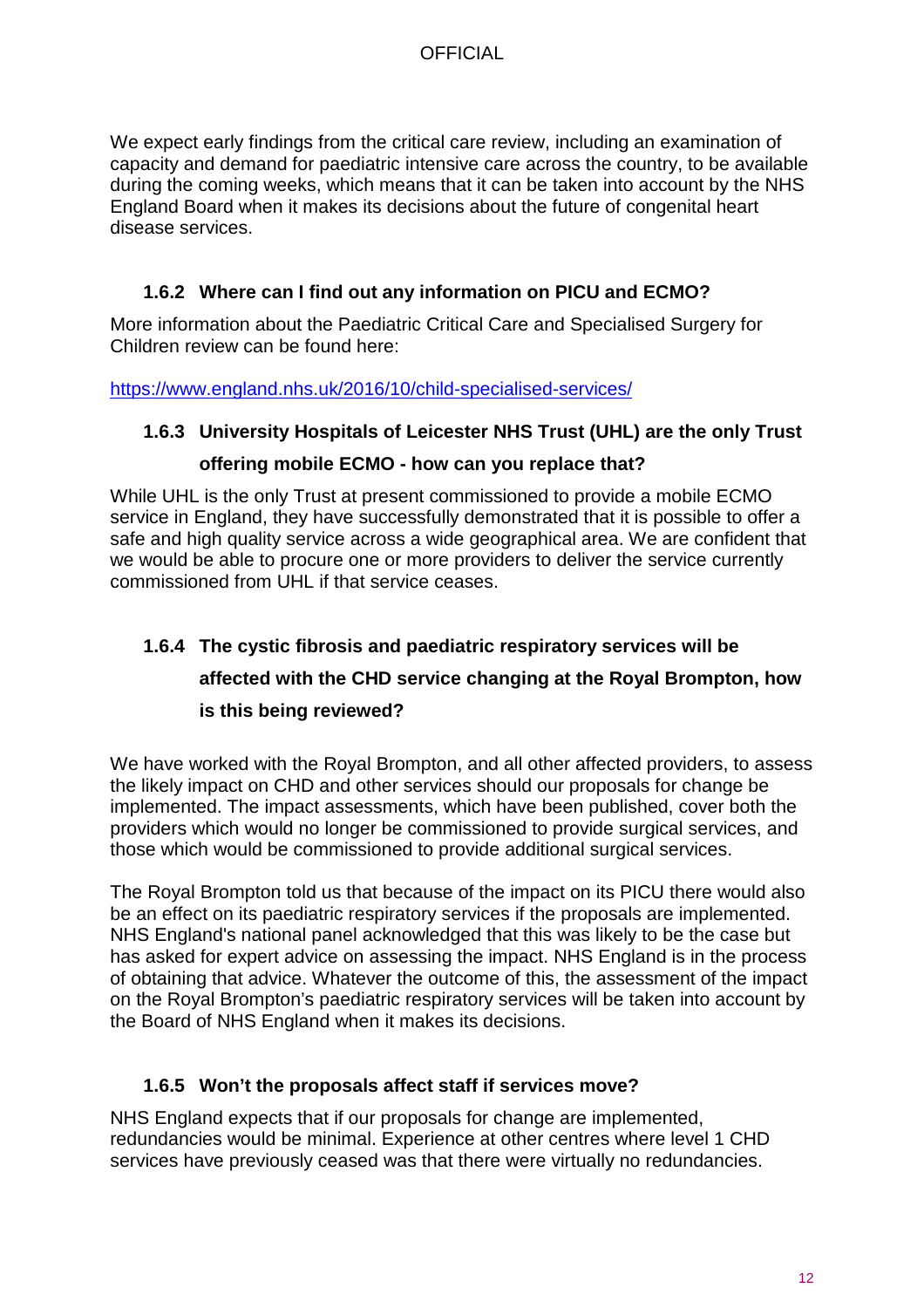However, with such large numbers of staff potentially affected, some redundancies cannot be ruled out.

Hospital employees who care for patients with congenital heart disease do an excellent job and have essential skills which we do not want to lose from the NHS. In the event that our proposals are implemented, we will work with all of the affected hospitals to ensure that staff are supported through the change, and any redundancies are kept to an absolute minimum.

#### **1.6.6 How will NHS England support staff in the affected hospitals?**

<span id="page-12-0"></span>The staff at hospitals providing CHD services are employed by the individual hospital trust, so any changes, if implemented, which might affect staff would be managed by that hospital trust. As well as the protections provided in law, for example TUPE, we will work with any hospital trusts affected to ensure that staff are supported, if our proposals were to be implemented. We will wish to retain the skills and experience of the staff in affected trusts through opportunities in providers which will undertake more activity under our proposals.

## <span id="page-12-1"></span>**1.7 Multidisciplinary team (MDT) working**

# <span id="page-12-2"></span>**1.7.1 Why do services need to be co-located as my child got the best care**

#### **and the services were not on the same site?**

The standards require that specialist children's cardiac services are only delivered in settings where a wider range of other specialist children's services are also present on the same hospital site. This determines what medical care is available by the bedside for a child in a critical condition, which is important because many children with CHD have multiple medical needs. However, while this responsiveness is one important element behind the co-location requirement, it is not the only one. NHS England's clinical advisers consider that co-location with specialised paediatric services is also important because it allows much closer working relationships to develop between paediatric cardiology specialists and the wider specialised paediatrics team. Delivering these services effectively requires the input of the wider paediatric multidisciplinary team, and the interaction between these teams on a daily basis, when co-located, was considered by NHS England's clinical advisers to be of significant benefit to patients. This way of working brings paediatric cardiac care into line with expectations in other specialist children's services, because most other specialist paediatric services have moved to a paediatric environment, including liver transplantation; bone marrow transplant; stem cell/cancer therapy; and gastroenterology. This follows the accepted international norm and is why the standard requires co-location on the same hospital site, not just the ability to get to bedside within 30 minutes of call. NHS England's clinical advisers have said that in their view it was not safe to care for children with complex conditions and comorbidities (a high proportion of whom will need input from other specialties) in settings where other paediatric services were not on site. Having all tertiary specialties on one site means neither the child nor the specialist has to travel with the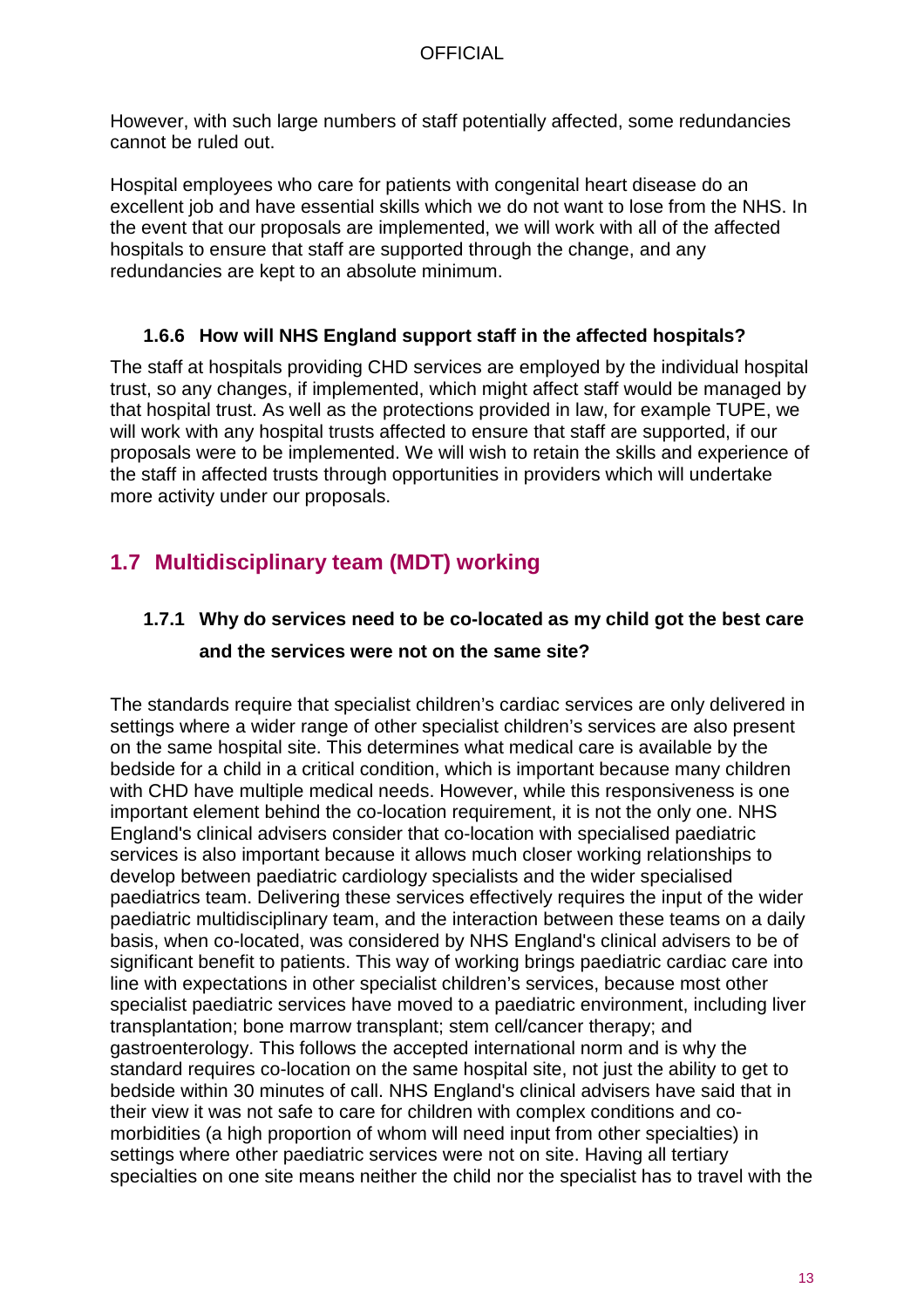potential compromises involved in the care environment, access to the full team and equipment and timeliness of advice and intervention.

We should note here that it is not the fact that these services are not co-located now that has led to our proposals but rather that hospitals have not developed a robust plan to address this shortfall.

No decisions have yet been taken, and these questions are at the heart of NHS England's consultation, and we want to hear views in response to these proposals.

## <span id="page-13-0"></span>**1.8 Standards and outcomes**

#### **1.8.1 What are the standards for the CHD service?**

<span id="page-13-1"></span>The paediatric and adult standards can be found here [https://www.england.nhs.uk/commissioning/wp](https://www.england.nhs.uk/commissioning/wp-content/uploads/sites/12/2016/03/chd-spec-standards-2016.pdf)[content/uploads/sites/12/2016/03/chd-spec-standards-2016.pdf](https://www.england.nhs.uk/commissioning/wp-content/uploads/sites/12/2016/03/chd-spec-standards-2016.pdf)

The standards encompass the whole patient pathway, each set of standards is subdivided into categories A to M outlined below:

- A The Network Approach
- B Staffing and skills
- C Facilities
- D Interdependencies
- E Training and education
- F Organisation, governance and audit
- G Research
- H Communication with patients
- I Transition
- J Pregnancy and contraception
- K Fetal diagnosis
- L Palliative care and bereavement
- M Dental

#### **1.8.2 Who agreed the standards?**

<span id="page-13-2"></span>The NHS England Board agreed the standards in July 2015 following public consultation.

#### **1.8.3 Why are you not consulting on the standards?**

<span id="page-13-3"></span>The standards were consulted on prior to the NHS England Board decision. Consultation ran from 15 September to 8 December 2014.

#### **1.8.4 I have been told the standards are changing, is this true?**

<span id="page-13-4"></span>No, the standards have not changed from when they were agreed by the NHS England Board decision in July 2015.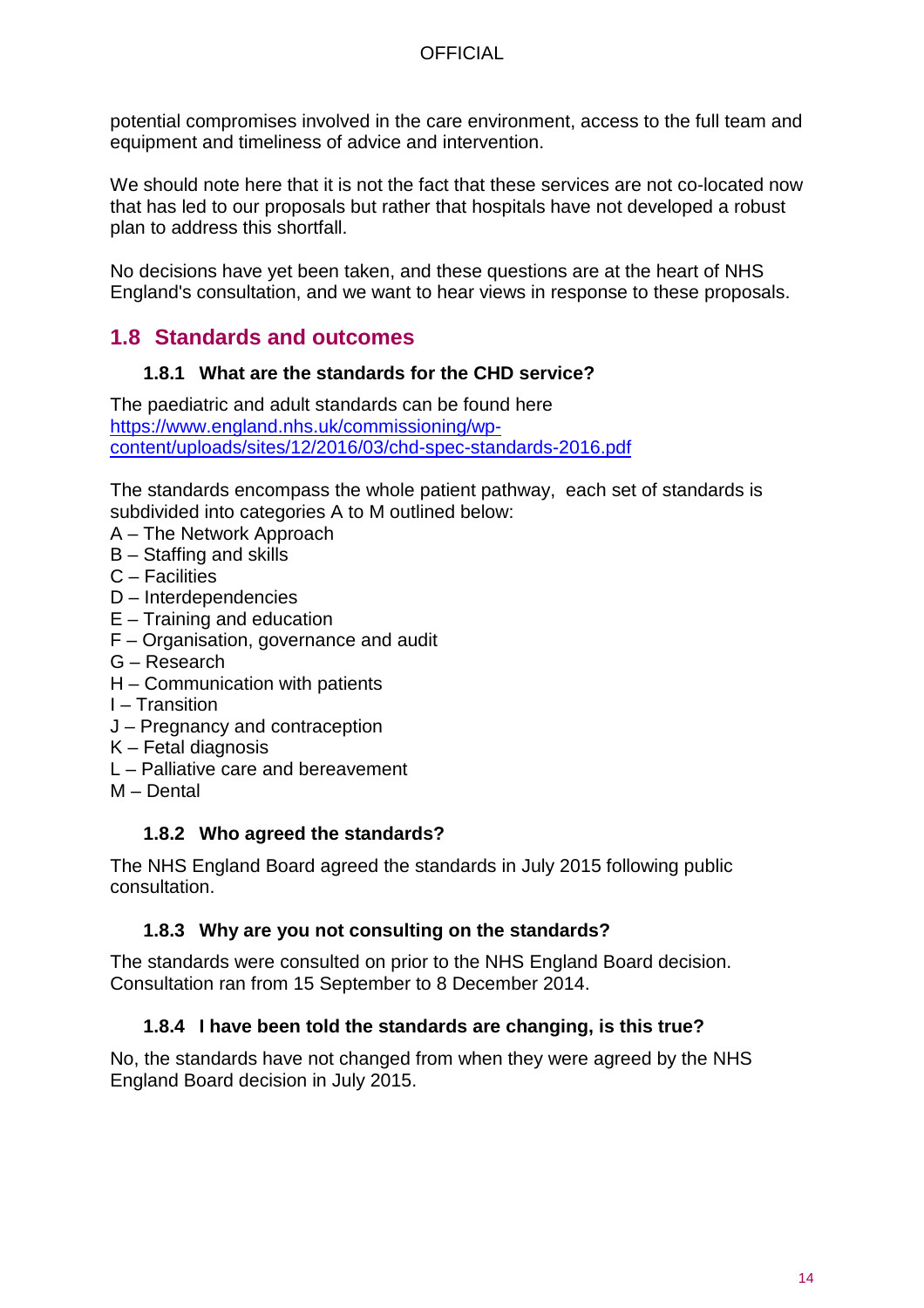## <span id="page-14-0"></span>**1.8.5 The outcomes for the hospitals that may stop surgery are good, why are you planning to stop the services?**

Outcomes at all hospitals currently providing CHD services are good. This is about ensuring high quality, consistency and sustainability for the future through common standards. These standards were agreed by clinicians, other experts and patient and public voice representatives as being the best way to make sure every patient can benefit from the same excellent care, regardless of where they access it.

The standards cover the entire pathway of care, from diagnosis, through treatment, and on into care at home at end of life care. Once all hospitals are meeting the standards, we can ensure that all patients with CHD will be receiving high quality care. This means higher levels of support from specialist nurses and psychologists; improved communication and information, so that newly diagnosed patients have a better understanding of their condition and treatment options; plus a better managed transition between children's and adult services. Patients and patient groups told us that these were important aspects of care, so this is not just about making sure that the surgery is of the highest possible quality, it's about the entire pathway.

## <span id="page-14-1"></span>**1.8.6 How will the outcomes be measured in the future and who will monitor these?**

It is widely acknowledged that while important, 30 day mortality is a very limited and narrow measure of outcome. NHS England has a much broader focus on improving quality and reducing variation.

We have worked with the Clinical Reference Group to develop a new dashboard that includes a wide range of new measures designed to monitor the quality of care and the health of services. We expect peer review, required by the standards, to be introduced in 2018/19 to bring a rolling programme of attention on the full range of standards. And we are working with NICOR – the organisation that runs the national audit of CHD services on our behalf – to encourage the publication of a wider range of measures.

# **1.8.7 What options do the services have if they cannot meet the standards**

#### <span id="page-14-2"></span>**for level 1?**

In some cases, hospitals may appropriately provide level 2 care, if they are able to meet the required standards, and if this is in the interests of patients. They could also offer level 3 services and / or host outreach clinics with specialists from their network level 1 centre.

We have also asked the Royal Brompton to explore the potential for offering a continued adult CHD service at level 1 including surgery by working in partnership with a commissioned children's surgical centre, with a joint surgical team across the two. This would be similar to the arrangements between Great Ormond Street and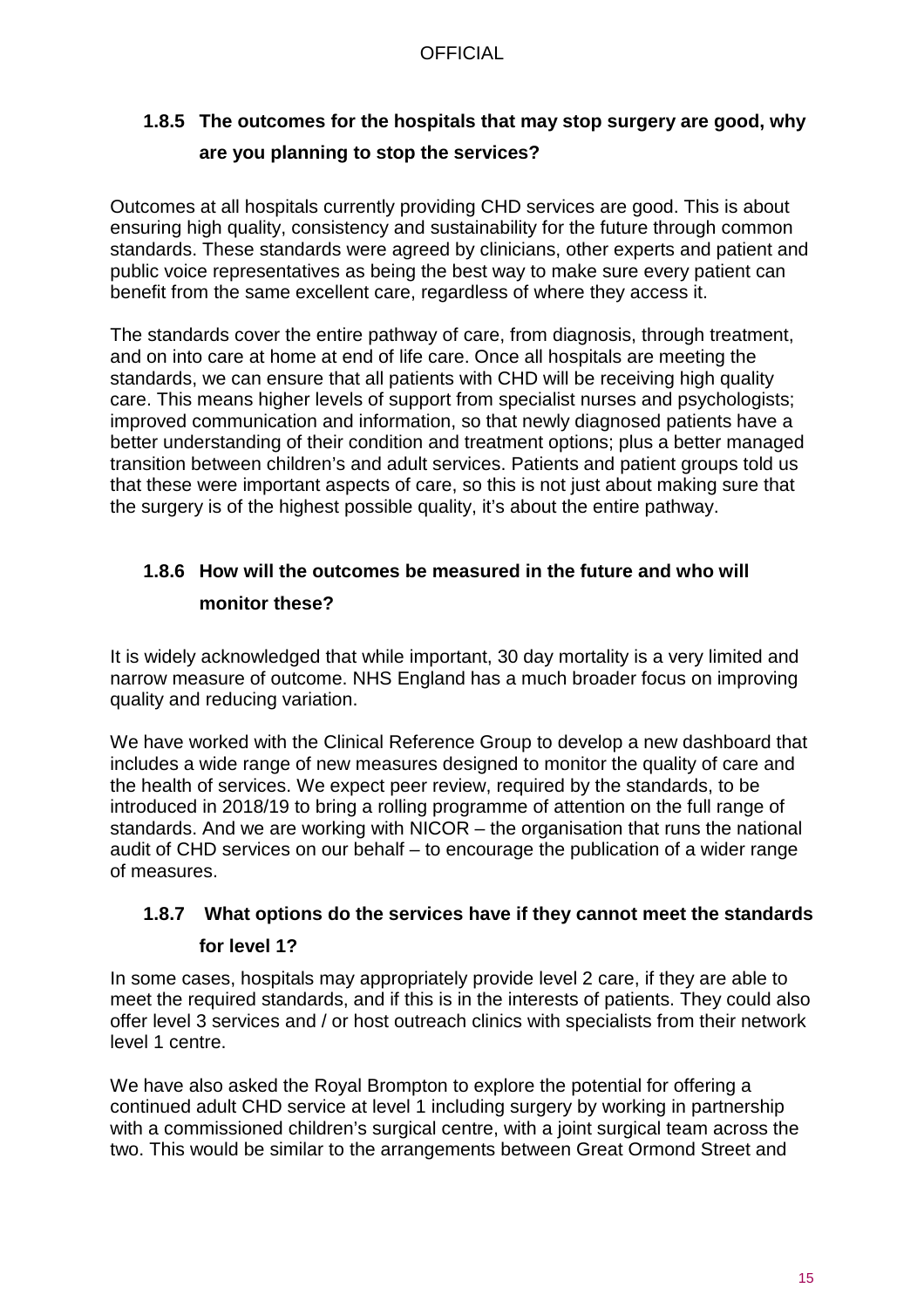Barts. This possibility is included in our consultation document and we are asking for views.

#### **1.8.8 What is NHS England doing to prevent congenital heart disease?**

<span id="page-15-0"></span>Very little is known about the causes of CHD, so there is no guaranteed way of preventing its occurrence. Public Health England has established the National Congenital Anomaly and Rare Disease registration Service (NCARDS). We expect that this comprehensive database will in time support epidemiological research that will help identify modifiable risk factors. The first reports from NCARDS are expected in 2019.

#### **1.8.9 What happens if the new model fails?**

<span id="page-15-1"></span>If the proposals are implemented, detailed plans will be developed before any planned changes take place. Services will be monitored (for example using the dashboard described above) to ensure that quality and outcomes across the whole patient pathway are maintained. Although the changes will be locally delivered, there will also be national oversight of the whole programme to identify and manage any emerging problems.

Networks will monitor have a key role in supporting implementation of the standards and sharing good practice to ensure that services keep improving.

## <span id="page-15-2"></span>**1.9 Decision-making**

#### **1.9.1 When will the decision be made on the CHD service and by whom?**

<span id="page-15-3"></span>The NHS England's decision-making timetable will follow the end of public consultation on congenital heart disease services.

Decisions will be taken at a meeting of the Board of NHS England, held in public. NHS England will make its decisions having reviewed the consultation responses. At this stage, we anticipate a very high volume of responses to the consultation, including detailed written comments and questions. These will all be analysed by the independent external company engaged by NHS England, prior to decision-making by NHS England.

#### **1.9.2 How will you ensure that equality is achieved?**

<span id="page-15-4"></span>An Equality Impact Assessment (EIA) has been undertaken and can be found here: <https://www.engage.england.nhs.uk/consultation/chd/>

The EIA will be reviewed following public consultation to ensure that any perceived inequalities are considered. Profiling of parents and carers has been put to the programme already.